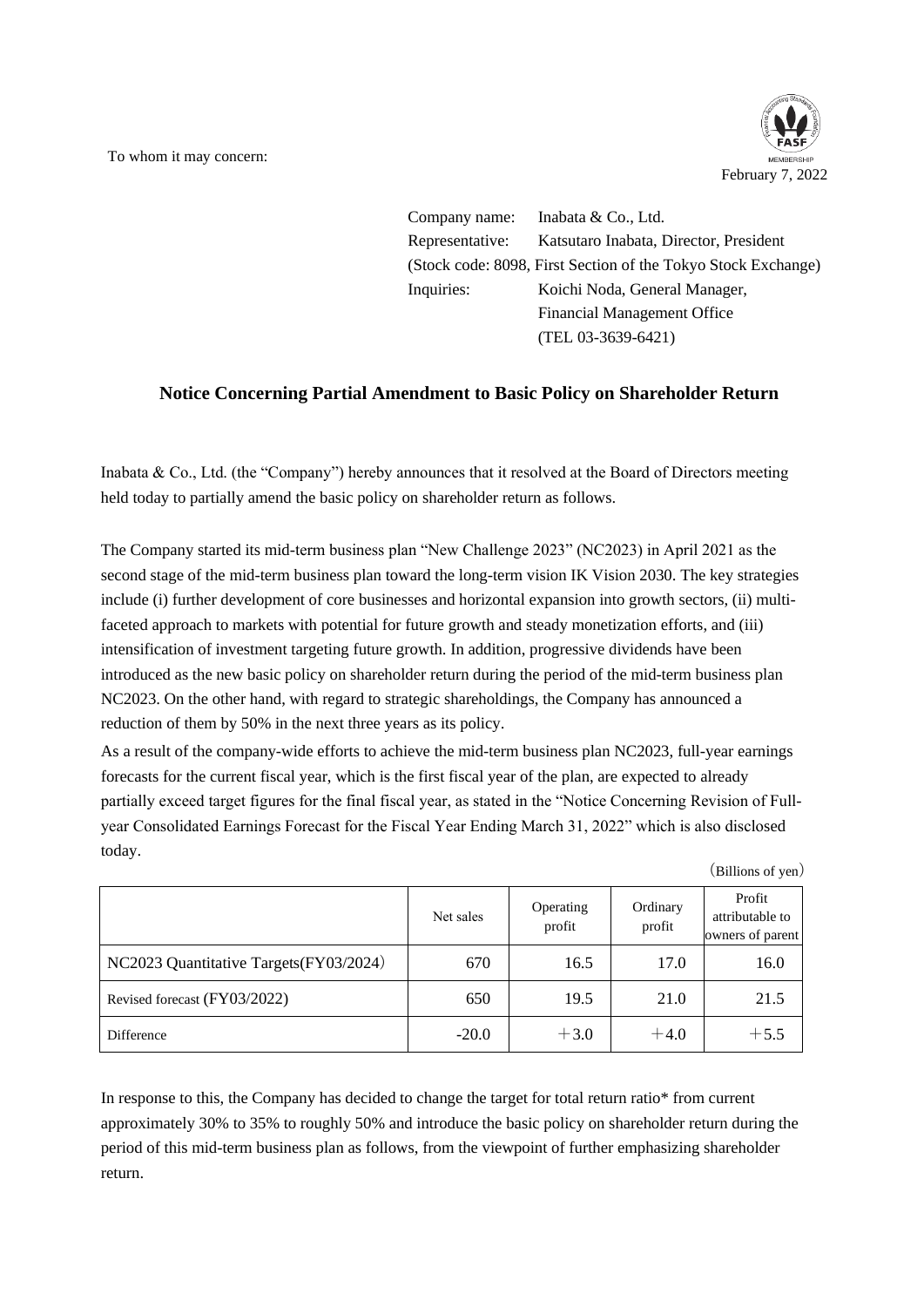[New basic policy on shareholder return]

- (i) The actual amount of dividends paid in the previous fiscal year will be used as the lower limit for dividends per share, and the basic policy is to continuously increase the dividends without reducing them. (Continuation of progressive dividends).
- (ii) The target for total return ratio is roughly 50%. However, in any fiscal year when strategic shareholdings are sold and consequently, a substantial amount of cash-in is generated, shareholder return will be made without necessarily regard to the above target for total return ratio, comprehensively taking into account future funding needs, the Company's financial conditions, stock price, market conditions and other factors.
- \* Total return ratio = (Amount of dividends + Amount of treasury shares acquired)  $\div$  Consolidated net income  $\times 100$

[Policy for utilizing funds obtained through sales of strategic shareholdings]

As its policy, funds obtained through sales of strategic shareholdings are basically to be allotted not to internal reserve but to shareholder return and investment for future growth.

As for shareholder return, the Company believes that together with the continuation of progressive dividends, acquisition of treasury shares is also an effective measure for shareholder return, and as its policy, will conduct examinations more proactively. As such, the Company will advance rebuilding of the balance sheet over the mid-term, aiming for increases in ROE (return on equity) and EPS (earnings per share) and an improvement in PBR (price book-value ratio).

As for investment for future growth, its policy is to make aggressive investment in each segment based on the key strategies disclosed in the mid-term business plan NC2023. Specifically, in the Information and Electronics field, positioning the renewable energy area including batteries as one of priority investment areas, the Company will not only be engaged in the traditional trading of components but also work to achieve multidirectional expansion through collaboration with major power utility companies and cooperation with local governments, business in which the Company holds assets, etc. In the Food Products field including agriculture, as its policy, the Company is considering establishing new processing bases in Japan and abroad for expansion to upstream and downstream areas, particularly enhancement of the processing function, aiming to increase added value of businesses through such efforts. In the Plastics and Chemicals field, the Company thinks that the automobile and mobility area, which is in the process of structural change called "CASE", is the highest priority area. In this field, industry reorganization has been conducted following dissolution of existing business affiliations and various startup ventures have risen in Japan and abroad. Thus, the Company recognizes that investment opportunities that contribute to future growth have also been increasing for the Company. Moreover, in response to the trend of carbon neutrality, the Company will also step up its efforts to increase demand for recycling plastics in the future. Such major changes in trends are business opportunities for the Company, and its policy is to focus managerial resources on them. Furthermore, as company-wide investment, the Company will renovate the information system to strengthen its efforts for digital transformation (DX) and sophistication of information security.

To promote such efforts, as company-wide initiatives, the Company launched a new dedicated organization in July 2021, and then gradually put in place a structure by securing human resources who are well-versed in M&A practices and other means to collect information from financial institutions, venture capitals, investment funds, etc. and conduct research. Going forward, as its policy, the Company will strive to advance screening of investees, make aggressive growth investment and further increase the corporate value.